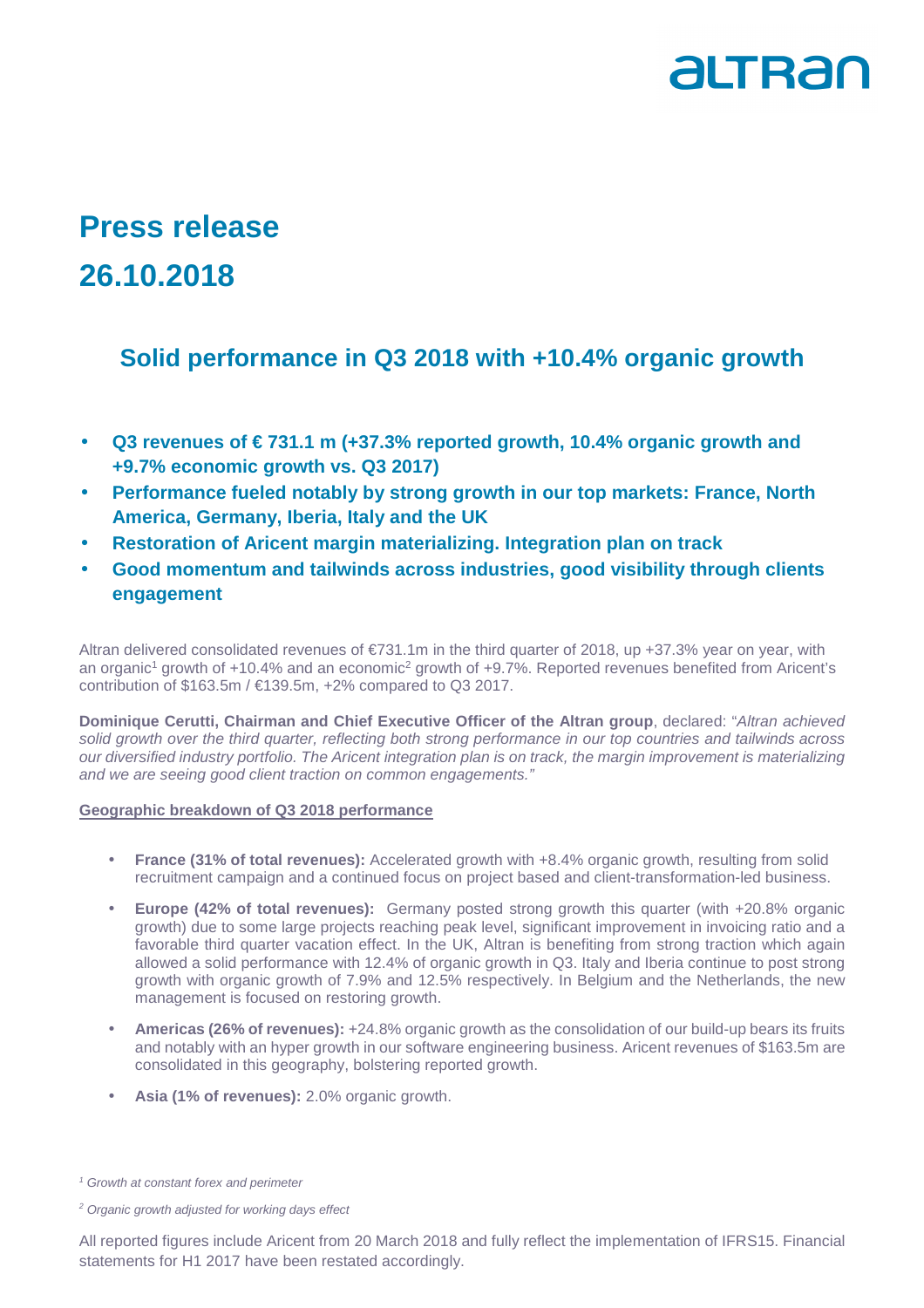# altran

| (in $\epsilon$ m)     | Q3 2018 | <b>Reported</b><br>Growth% | <b>Organic</b><br>Growth% <sup>1</sup> | <b>Economic</b><br>Growth% <sup>2</sup> |
|-----------------------|---------|----------------------------|----------------------------------------|-----------------------------------------|
| <b>FRANCE</b>         | 230.1   | 7.8%                       | 8.4%                                   | 6.8%                                    |
| <b>EUROPE</b>         | 302.2   | 9.3%                       | 10.4%                                  | 9.8%                                    |
| Germany & Austria     | 79.1    | 18.2%                      | 20.8%                                  | 21.0%                                   |
| <b>Iberia</b>         | 61.3    | 12.5%                      | 12.5%                                  | 12.5%                                   |
| Italy                 | 53.6    | 7.8%                       | 7.9%                                   | 7.9%                                    |
| <b>UK</b>             | 49.9    | 14.7%                      | 12.4%                                  | 12.4%                                   |
| Belgium & Netherlands | 37.5    | $-4.6%$                    | $-4.6%$                                | $-5.1%$                                 |
| Scandinavia           | 12.1    | $-16.6%$                   | $-2.2%$                                | $-1.5%$                                 |
| Switzerland           | 8.7     | 8.7%                       | 10.6%                                  | 10.5%                                   |
| <b>AMERICAS</b>       | 189.2   | 446.8%                     | 24.8%                                  | 24.3%                                   |
| <b>ASIA</b>           | 9.6     | 21.5%                      | 2.0%                                   | 2.0%                                    |
| <b>TOTAL</b>          | 731.1   | 37.3%                      | 10.4%                                  | 9.7%                                    |

### Trends in staff levels

As of 30 September 2018, total headcount of the Altran group was 45,812 employees compared with 33,665 at 31 December 2017 and 32,848 at 30 September 2017.

### **Outlook**

We remain confident with our execution plan, in the context of this encouraging third quarter momentum, the ongoing progress on the restoration of Aricent's margin and the tailwinds observed in the ER&D services market.

### Financial calendar

28 February 2019: Full year results - 2018